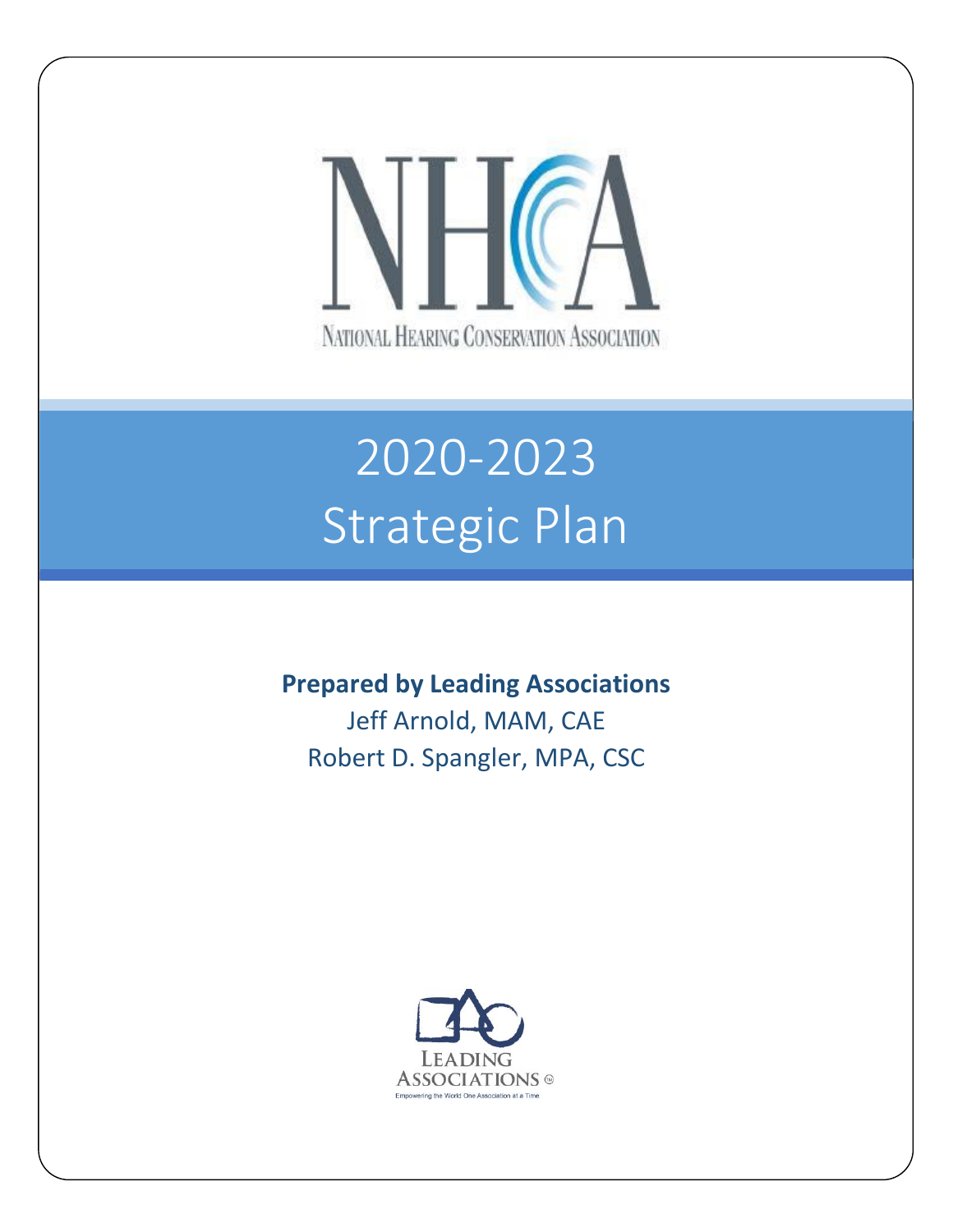# Table of Contents

| <b>Executive Summary</b>                       | Page 3  |
|------------------------------------------------|---------|
| <b>Overview</b>                                | Page 4  |
| <b>NHCA Strategic Lens</b>                     | Page 5  |
| <b>Background Work</b>                         | Page 6  |
| <b>Previous Plan Review</b>                    | Page 6  |
| <b>Situational Analysis</b>                    | Page 7  |
| <b>Strategic Considerations and Priorities</b> | Page 10 |
| <b>Strategic Goals</b>                         | Page 11 |
| Goal 1                                         | Page 11 |
| <b>Goal 2</b>                                  | Page 12 |
| Goal 3                                         | Page 13 |
| Goal 4                                         | Page 14 |
| <b>Next Steps</b>                              | Page 15 |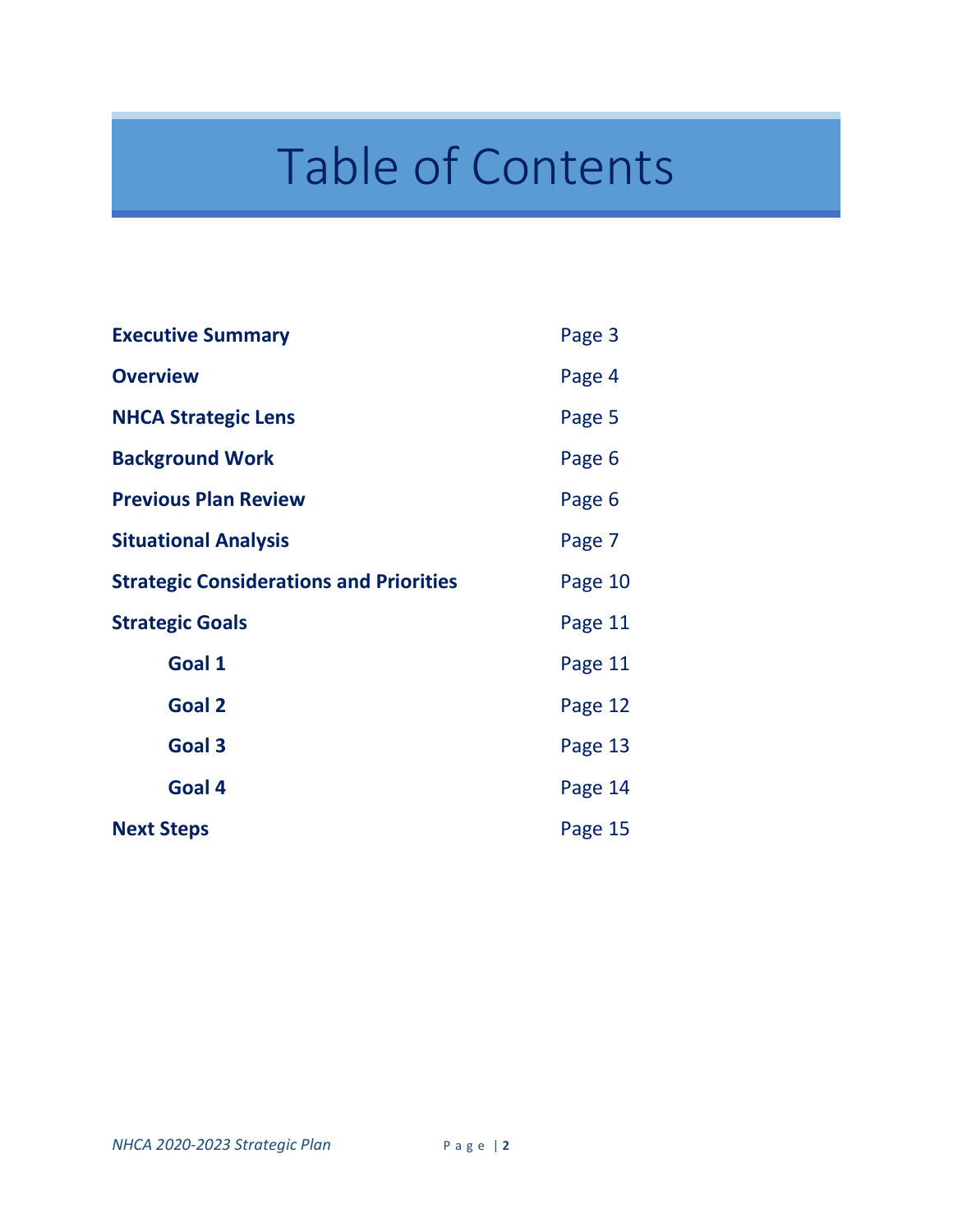### Executive Summary

Based on board interviews and surveys, clear themes emerged regarding the future direction of NHCA. These themes led to the establishment of key strategic focus areas.

#### **Strategic Focus Areas**

After deliberation, the board established four areas of strategic focus moving forward:

- 1. **Broaden Member Value:** Create and implement a plan to increase member value beyond the in-person conference.
- 2. **Optimize Governance:** Adopt enhancements to the governance system to keep the Executive Council (EC) on target with Strategic Goals, flexibility to respond to external challenges, and efficiently keep tasks/projects moving forward between board meetings.
- 3. **Expand and Leverage Industry Partnerships:** Establish and execute a process for identifying and prioritizing organizational outreach needs to enhance NHCA's profile, market programs and services, and find research and advocacy partners.
- 4. **Establish Financial Resilience:** Establish a system to develop and monitor a comprehensive financial management plan that allows a set amount in reserve in case of emergencies as well as funding to launch new initiatives.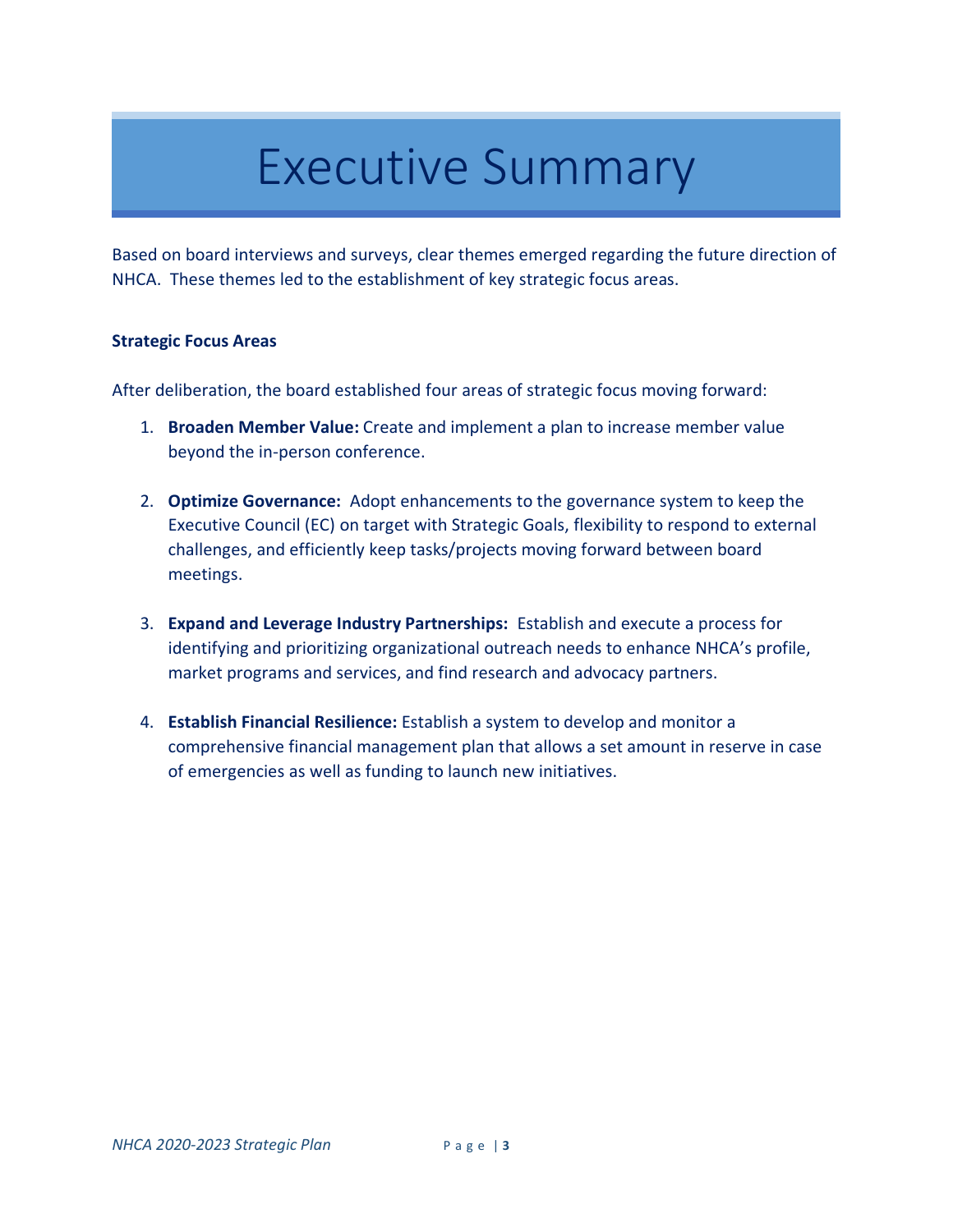### **Overview**

The National Hearing Conservation Association (NHCA) Board of Directors and staff met online on August 12, 17 and 19, 2020 to develop a strategic plan. Jeffrey Arnold, MAM, CAE, and Robert D. Spangler, MPA, CSC, of Leading Associations, were engaged to lead the planning process.

| <b>Participants</b>                          |                                            |
|----------------------------------------------|--------------------------------------------|
| <b>Executive Council:</b>                    | Liz Masterson, Member Delegate             |
| <b>Theresa Schulz, President</b>             | Bankole Fasanya, Member Delegate           |
| Gayla Poling, President-Elect                | Teah Richey, PSP Member Delegate           |
| Amy Blank, Past President                    | Heather Malyuk, Commercial Member Delegate |
| Theresa Small, Au.D., CPS/A, Secretary/      | David Stern, Associate Member Delegate     |
| <b>Treasurer</b>                             | Christina Campbell, B.A., Student Member   |
| Pegeen Smith, Director of Communication      | <b>Delegate</b>                            |
| Vishakha Rawool, Director of Education       | Merlyn Lubiens, Past President             |
| Don Finan, Director of Membership            |                                            |
| Kathy Gates, DoD, Director of Marketing and  | Staff:                                     |
| <b>Public Relations</b>                      | Kim Gill, Executive Director               |
| Elliott H. Berger, INCE.Bd.Cert., MS, FAIHA, |                                            |
| <b>Historian</b>                             |                                            |

#### **Facilitation Schedule**

Day 1:

- Introductions /Ground Agreements
- Inventory
- Guiding Principles
- Strategic Lens (Mission/Vision/Values)

#### Day 2:

- Strategic Lens continued
- Background Work (survey review)
- Prioritize

#### Day 3:

- Establish broad goals, timelines and accountability
- Establish key milestones/objectives, timelines and accountability
- Guidelines for execution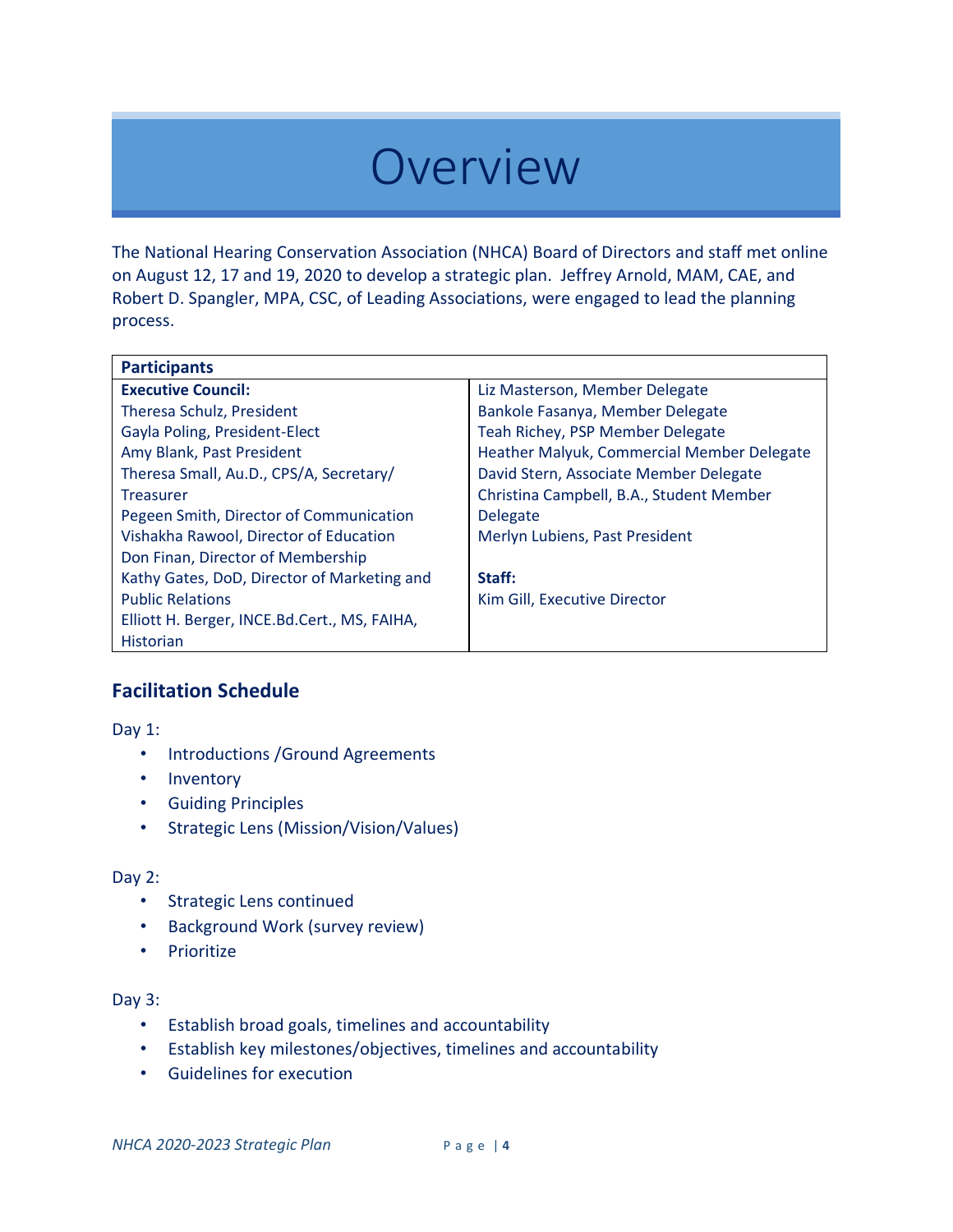## NHCA Strategic Lens

Every organization has a lens through which it views strategic decision-making. These include the mission/vision, values, culture, and core competencies. During the retreat, the Vision and Mission statements were both reviewed and revised. The revised statements are as follows:

#### **NHCA Vision (rev. 08-17-2020):**

*To prevent hearing loss and other auditory disorders due to noise and secondary environmental factors in all sectors of society.*

#### **NHCA Mission (rev. 08-17-2020):**

*NHCA provides leadership, expertise, and education on hearing loss prevention strategies and services to the broader professional community and empowers and supports members through networking and advocacy.*

Another viewpoint the group was asked to consider focused on identifying items that have the greatest alignment with, and will have the greatest impact on, stakeholder value for resources invested. Alignment can be with your mission, your strategic priorities and whether you are the organization best positioned to address the issue.

The organization should focus its efforts in the upper right quadrant of the graph – or the "game changers" that are best aligned and most impactful.

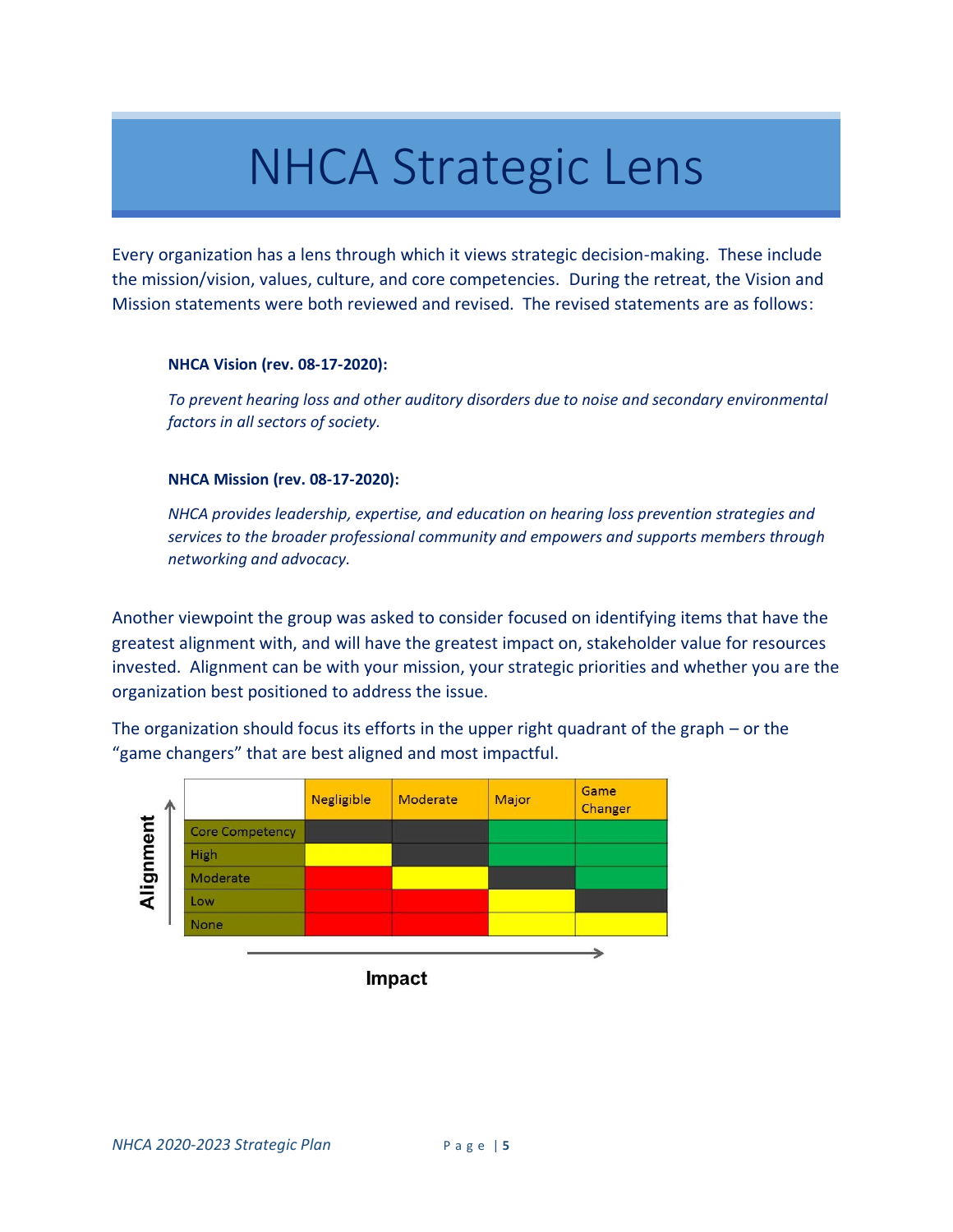# Background Work

### **Previous Strategic Plan Review**

| <b>Goal 1: Membership</b>                                                                                                                                                                                                                                   |                               |  |
|-------------------------------------------------------------------------------------------------------------------------------------------------------------------------------------------------------------------------------------------------------------|-------------------------------|--|
| <b>Key Accomplishments</b>                                                                                                                                                                                                                                  | <b>Incomplete Initiatives</b> |  |
| See Strategic Goals Progress Report                                                                                                                                                                                                                         |                               |  |
| Carry Forward? Yes, but more focused. Students in particular – conversion. AuD students.<br>Focus on population we're best reaching. Direct to scholarship foundation. PSP Category at<br>risk. Audiology assistants and nursing. Marketing to audiologists |                               |  |

| <b>Goal 2: Communications</b>                                                                                                                                       |                               |  |
|---------------------------------------------------------------------------------------------------------------------------------------------------------------------|-------------------------------|--|
| <b>Key Accomplishments</b>                                                                                                                                          | <b>Incomplete Initiatives</b> |  |
| See Strategic Goals Progress Report                                                                                                                                 |                               |  |
| <b>Carry Forward?</b> Not as strategic focus as written. Continue as operational focus. Refocus<br>consideration: Increasing position papers and guidance documents |                               |  |

| <b>Goal 3: Programs</b>                                                                                                                   |                               |  |
|-------------------------------------------------------------------------------------------------------------------------------------------|-------------------------------|--|
| <b>Key Accomplishments</b>                                                                                                                | <b>Incomplete Initiatives</b> |  |
| See Strategic Goals Progress Report<br>Have a Learning Management System<br>Webinar task force is working to put<br>together a total of 6 |                               |  |
| <b>Carry Forward?</b> Operationalizing the goal as written. Conference needs to be part of                                                |                               |  |
| strategic focus. Be strategic in use of webinars, push forward quickly to feed the conference.                                            |                               |  |

| <b>Goal 4: Budget and Finance</b>                                                              |                               |  |
|------------------------------------------------------------------------------------------------|-------------------------------|--|
| <b>Key Accomplishments</b>                                                                     | <b>Incomplete Initiatives</b> |  |
| See Strategic Goals Progress Report                                                            |                               |  |
| <b>Carry Forward?</b> Yes. Had finance committee looking at where we're investing. With Covid, |                               |  |
| should we be using, protecting or building reserves?                                           |                               |  |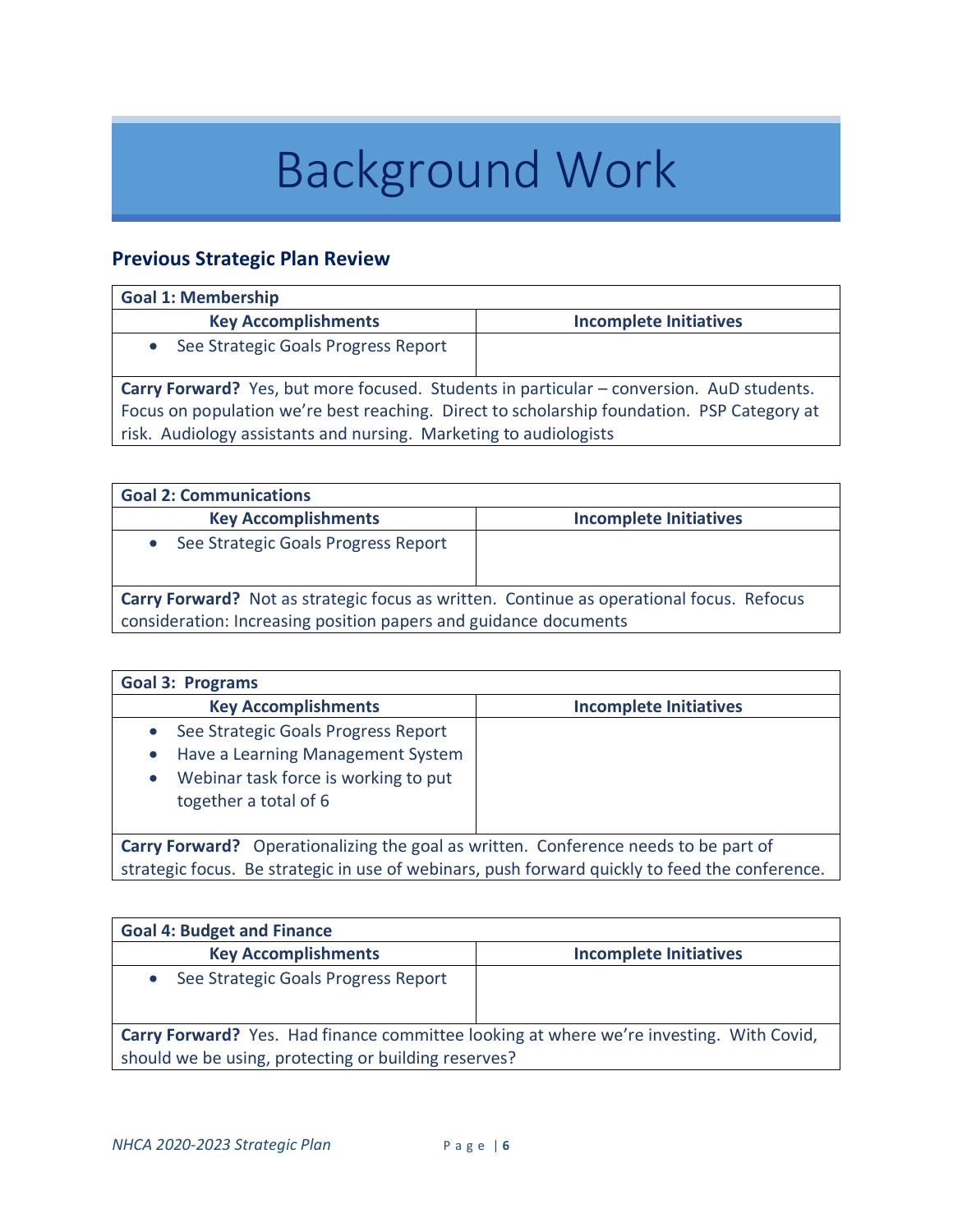### **Situational Analysis – Surveys and Interviews**

During the pre-retreat board interviews, questions were asked to elicit responses revealing NHCA's internal strengths, weaknesses, opportunities and threats, unique value and ideal future state.

| <b>Strengths</b> |                                                                                              | <b>Weaknesses</b> |                                                                                                |
|------------------|----------------------------------------------------------------------------------------------|-------------------|------------------------------------------------------------------------------------------------|
| $\bullet$        | Thoroughly researched and well thought out                                                   | $\bullet$         | Gaining new membership                                                                         |
|                  | information on hearing conservation                                                          | $\bullet$         | Reaching out to both the health community and                                                  |
| $\bullet$        | Attract experts and researchers                                                              |                   | the general population                                                                         |
| $\bullet$        | Members encompass some of the most                                                           | $\bullet$         | Social media                                                                                   |
|                  | prominent in the field                                                                       | $\bullet$         | Balancing focus areas - can become military                                                    |
| $\bullet$        | <b>Hearing conservation CEUs</b>                                                             |                   | focused and seems really audiologist heavy                                                     |
|                  | Conference:                                                                                  | $\bullet$         | Membership perks may be perceived as lower                                                     |
|                  | Cutting edge educational sessions<br>$\circ$                                                 |                   | value                                                                                          |
|                  | Good mix of research, regulatory, and best<br>$\circ$<br>practice information                | $\bullet$         | Primary focus on occupational settings/exposures,<br>yet vision and mission is for all sectors |
|                  | Conference website is getting better<br>$\circ$                                              | $\bullet$         | <b>External communication to other Public</b>                                                  |
|                  | Out-of-session time scheduled for interaction<br>$\circ$                                     |                   | Health/Preventive Medicine organizations                                                       |
|                  | Conference committee is very active<br>$\circ$                                               | $\bullet$         | Value proposition:                                                                             |
| $\bullet$        | Culture:                                                                                     |                   | Member/non-member differentials and<br>$\circ$                                                 |
|                  | Acceptance, inclusion, authentic,<br>$\circ$                                                 |                   | programs/resources outside of the                                                              |
|                  | unpretentious                                                                                |                   | conference                                                                                     |
|                  | Camaraderie<br>$\circ$                                                                       |                   | Other than discounted meeting attendance,<br>$\circ$                                           |
|                  | Long-lasting professional friendships<br>$\circ$                                             |                   | value of membership is not clear                                                               |
|                  | Welcoming<br>$\circ$                                                                         | $\bullet$         | Conference programs have variable quality                                                      |
|                  | Leadership:                                                                                  | $\bullet$         | Retention of student members                                                                   |
|                  | Good teamwork among the members of the<br>$\circ$                                            | $\bullet$         | Member recruitment/retention                                                                   |
|                  | EC                                                                                           | $\bullet$         | Little wiggle room in the budget; lack long-term                                               |
|                  | Strong leadership within the trio<br>$\circ$<br>Membership and leadership reflects a diverse |                   | protection                                                                                     |
|                  | $\circ$<br>group of experts                                                                  | $\bullet$         | Keeping members engaged between conference                                                     |
|                  |                                                                                              | $\bullet$         | Having resources to do the work we want to do,<br>e.g., peer-reviewed journal                  |
|                  |                                                                                              | $\bullet$         | Leadership has trended to hearing conservation                                                 |
|                  |                                                                                              |                   | professionals lacking skill sets in business                                                   |
|                  |                                                                                              |                   | management                                                                                     |
|                  |                                                                                              | $\bullet$         | <b>Governance challenges:</b>                                                                  |
|                  |                                                                                              |                   | Focus on strategy, stay out of the weeds<br>$\circ$                                            |
|                  |                                                                                              |                   | Only meet 3 times/year - committees not<br>$\circ$                                             |
|                  |                                                                                              |                   | setting up meetings between meetings                                                           |
|                  |                                                                                              |                   | Spend a lot of time rehashing<br>$\circ$                                                       |
|                  |                                                                                              |                   | Holding people to promises is more important<br>$\circ$                                        |
|                  |                                                                                              |                   | than plan itself                                                                               |
|                  |                                                                                              |                   | Lack of bench-strength; recycling<br>$\circ$                                                   |
|                  |                                                                                              |                   | Individuals serving multiple roles<br>$\circ$                                                  |
|                  |                                                                                              |                   | Lack of continuity in leadership<br>$\circ$                                                    |
|                  |                                                                                              |                   | Limited pool of members eligible to run for<br>$\circ$<br>three-year term of the president-    |
|                  |                                                                                              |                   | elect/president/past president                                                                 |
|                  |                                                                                              |                   |                                                                                                |
|                  |                                                                                              |                   |                                                                                                |
|                  |                                                                                              |                   |                                                                                                |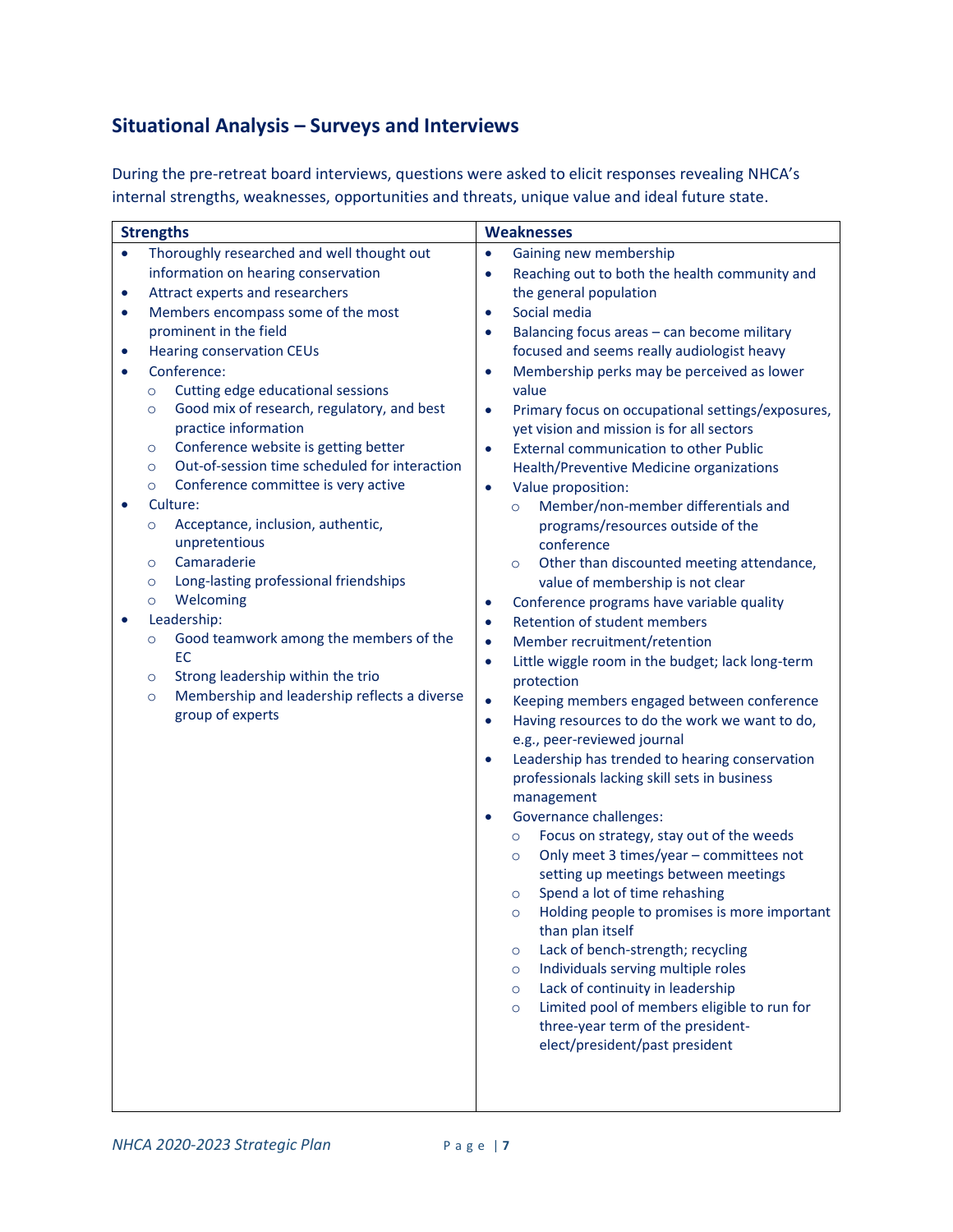| <b>Opportunities</b>                                                                                                                                                                                                                                                                                                                                                                                                                                                                                                                                                                                                                                                                                                                                                                                                                                                                                                                                                                                                                                                                                                                                                                                                                                                                                                                                                                                                                                                                                                                                                                                                                                                    | <b>Threats</b>                                                                                                                                                                                                                                                                                                                                                                                                                                                                                                                                                                                                                                                                                                                                                                                                                                                                                                                                                                                                                                                                                                                                                                                                                                                                                                                                                                                                                                                                                                                                                                                         |  |
|-------------------------------------------------------------------------------------------------------------------------------------------------------------------------------------------------------------------------------------------------------------------------------------------------------------------------------------------------------------------------------------------------------------------------------------------------------------------------------------------------------------------------------------------------------------------------------------------------------------------------------------------------------------------------------------------------------------------------------------------------------------------------------------------------------------------------------------------------------------------------------------------------------------------------------------------------------------------------------------------------------------------------------------------------------------------------------------------------------------------------------------------------------------------------------------------------------------------------------------------------------------------------------------------------------------------------------------------------------------------------------------------------------------------------------------------------------------------------------------------------------------------------------------------------------------------------------------------------------------------------------------------------------------------------|--------------------------------------------------------------------------------------------------------------------------------------------------------------------------------------------------------------------------------------------------------------------------------------------------------------------------------------------------------------------------------------------------------------------------------------------------------------------------------------------------------------------------------------------------------------------------------------------------------------------------------------------------------------------------------------------------------------------------------------------------------------------------------------------------------------------------------------------------------------------------------------------------------------------------------------------------------------------------------------------------------------------------------------------------------------------------------------------------------------------------------------------------------------------------------------------------------------------------------------------------------------------------------------------------------------------------------------------------------------------------------------------------------------------------------------------------------------------------------------------------------------------------------------------------------------------------------------------------------|--|
| Technology:<br>Virtual outreach such as the conference<br>$\bullet$<br>Webinars<br>$\bullet$<br><b>Online offerings</b><br>$\bullet$<br>Better use of social media, videos and<br>$\bullet$<br><b>Learning Management System</b><br>Create virtual content for universities' use in<br>$\bullet$<br>AuD, music, and perhaps other programs<br>Growing interest in recreational hearing<br>$\bullet$<br>protection from the general population<br>Expand membership to include other<br>$\bullet$<br>professionals<br>Looking at what hearing conservation efforts will<br>$\bullet$<br>be 10 years from now in order to get ahead of the<br>curve<br>Identify dedicated actions to be accomplished by<br>$\bullet$<br>ad hoc working groups<br>Increase PSP member participation/benefits -<br>$\bullet$<br>more business support services, such as training<br>videos<br>Broaden scope - environmental health and safety<br>$\bullet$<br>managers, occupational health nurses and<br>physicians (so many more people involved in<br>hearing conservation)<br>Going to schools and associations to increase our<br>$\bullet$<br>visibility<br>Increase sponsorship opportunities<br>$\bullet$<br>COVID-19<br>$\bullet$<br>Provide key information to help folks in the<br>$\bullet$<br>field and increase our visibility<br>See results of membership survey:<br>$\bullet$<br>Variety of resources sought<br>$\bullet$<br>Safety guidelines and best practices<br>$\bullet$<br>Resources to navigate return to work<br>$\bullet$<br><b>Position statements</b><br>$\bullet$<br>Online forum<br>$\bullet$<br>Infection control and telepractice information<br>$\bullet$ | Covid-19:<br>Economy<br>$\bullet$<br>Travel restrictions for members organizations<br>$\bullet$<br>and businesses<br>Pandemic has decimated many members<br>$\bullet$<br>Working together but apart has inherent<br>$\bullet$<br>disadvantages<br>Will NHCA become a "want" as people deal<br>$\bullet$<br>with "wants vs. needs"?<br>Other organizations competing for membership<br>$\bullet$<br>Commercial/sponsorship<br>$\bullet$<br>Telehealth - adapting quickly for the future<br>$\bullet$<br>Oversight/regulations in the primary realm<br>$\bullet$<br>Maintaining multi professional membership<br>$\bullet$<br>within the organization<br>Increase of virtual meetings and less perceived<br>$\bullet$<br>need long-term for an in-person conference<br>Other organization offering CEUs to this group<br>$\bullet$<br>Funding has gotten tighter<br>$\bullet$<br>Other organizations have much better visibility in<br>$\bullet$<br>disseminating information to the public<br>Declining membership / declining corporate<br>$\bullet$<br>membership<br>Interesting enough talented leaders to participate<br>$\bullet$<br><b>Mergers</b><br>$\bullet$<br><b>Financial viability</b><br>$\bullet$<br>Aging membership<br>$\bullet$<br>Prospective members making decisions relative to<br>$\bullet$<br>cost for value<br>Complacency - used to seek answers to solve<br>$\bullet$<br>emerging problems; now seem comfortable with<br>ready-made answers<br>Administration of local HCP's delegated down,<br>$\bullet$<br>assigning responsibility to unqualified/uninformed<br>personnel |  |
|                                                                                                                                                                                                                                                                                                                                                                                                                                                                                                                                                                                                                                                                                                                                                                                                                                                                                                                                                                                                                                                                                                                                                                                                                                                                                                                                                                                                                                                                                                                                                                                                                                                                         |                                                                                                                                                                                                                                                                                                                                                                                                                                                                                                                                                                                                                                                                                                                                                                                                                                                                                                                                                                                                                                                                                                                                                                                                                                                                                                                                                                                                                                                                                                                                                                                                        |  |

#### **Unique Value:**

- Hearing conservation education and networking
- Expertise in hearing conservation
- Diverse membership that spans multiple specialties / experts in all aspects of HC (IH, OH, PM, AuD, safety)
- Conference specific to hearing conservation
- Unique mix of attendees from government, military, and academic institutions
- Size allows for real relationships, tight-knit community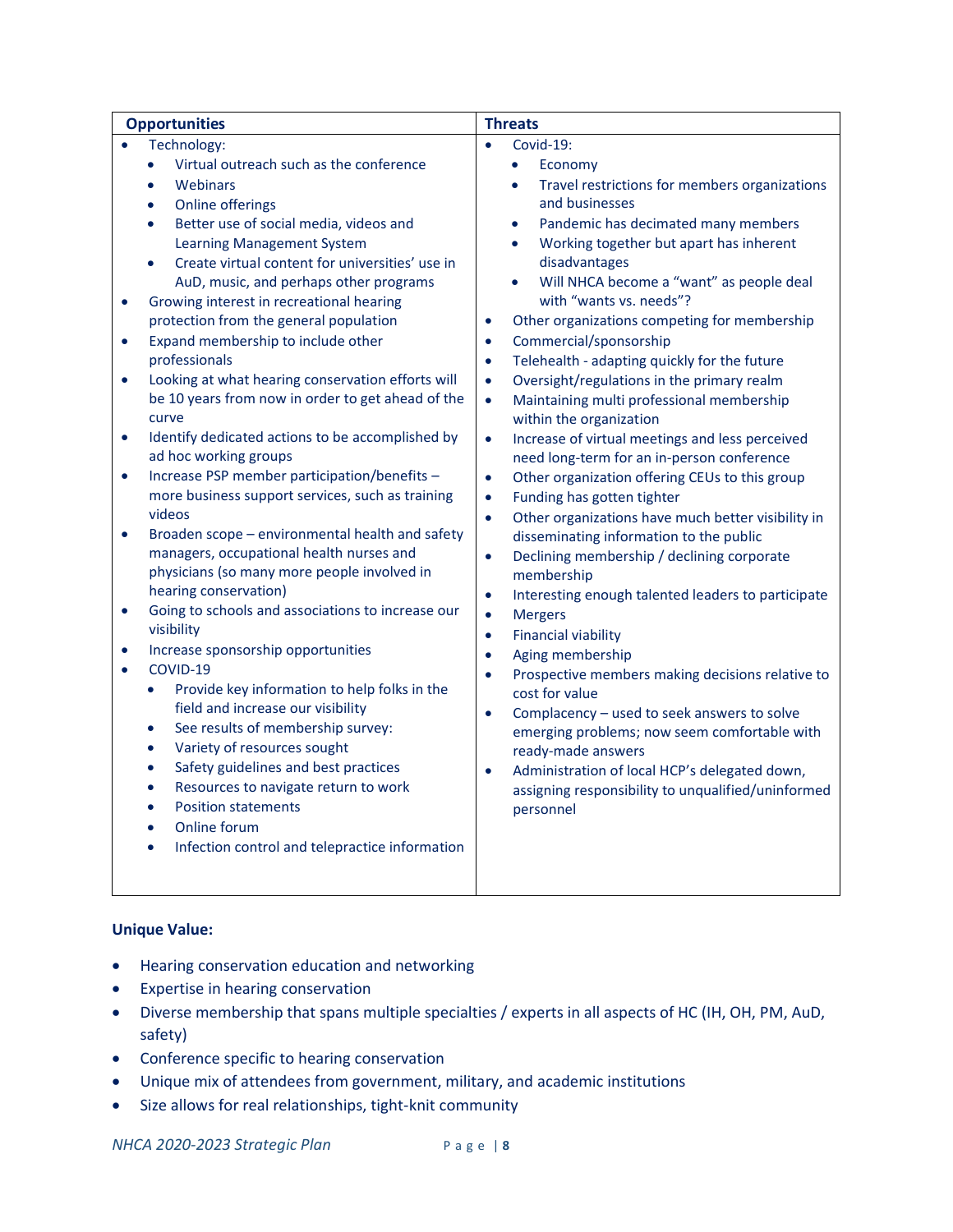- Responsive to members
- For those choosing hearing health care career path, it's the only forum that is singularly focused and has a diverse network of like-minded professionals

#### **Additional Ways to be of value:**

- Expand scope related to education at the university level
- Expand focus to environmental noise concerns, musicians, children's health
- More year-round opportunities / interactive communications
- Remote offerings of content -- conferences, classes, best practice sharing sessions, etc., via live streaming events
- Advocacy, position papers
- Evidence-based guidance documents and clinical consensus documents
- Data to support better diagnostics and earlier intervention for hearing loss prevention
- Initiate a quarterly scientific journal

#### **Ideal NHCA Five Years from Now:**

- Huge active membership
- Increased membership and diversity of members
- More inclusive with equal representation of all health and safety or acoustics professionals
- A robust organization covering many different aspects of hearing conservation (e.g., academia, research, service delivery, etc.)
- Two-way conduit for information
- Quarterly town halls on a variety of topics
- Dedicated and engaged membership
- Multiple evidence-based documents that promote best practices
- Multiple educational tools that inform and attract students
- Active lobbying for better diagnostics, early intervention, and better protection of workers
- Database connecting scientists with study populations to facilitate better science and stronger evidence to support lobbying and advocacy efforts
- Bigger public face accomplished by increasing information offerings
- Better follow through on planned activities
- Continue thinking outside the box to strengthen the organization mission and vision
- Better diversification of non-dues revenue
- Membership growth and recruiting younger members into the organization
- Peer reviewed Journal Journal of the National Hearing Conservation Association online similar to JAMA-online
- Conference that celebrates how our focus over the past 50 years is resulting in a nation of people who view preserving the ability to hear as a value to be achieved, not just another item on a health care checklist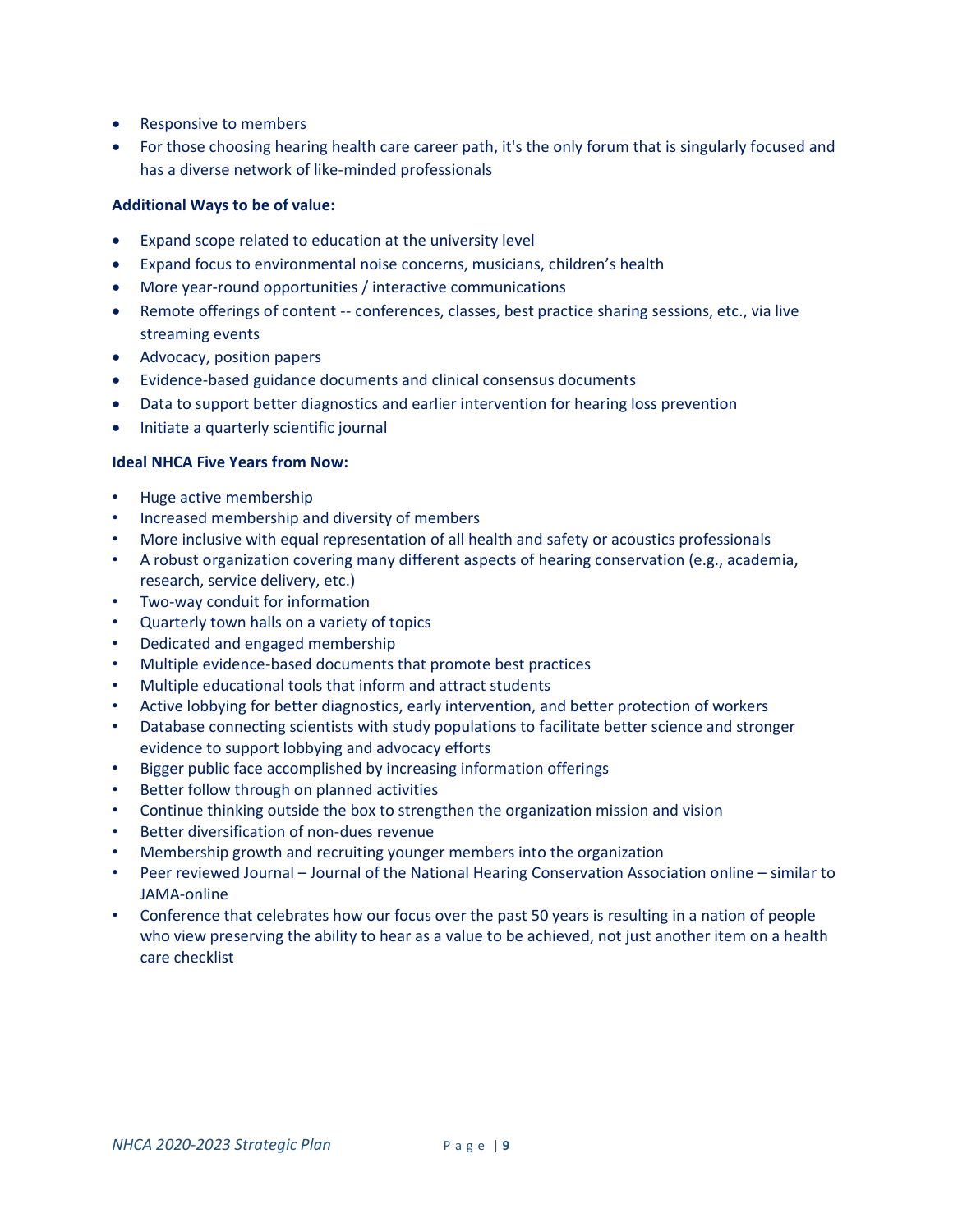#### **Strategic Considerations and Priorities**

Based on the results of the market analysis and board survey, key areas for strategic consideration were developed. Additional questions to consider were added to the list during the retreat. The Board and staff worked together to determine their top strategic concerns based on these considerations.

#### **Key Strategic Considerations:**

- Which new types of professionals should we seek out to increase membership?
- Should we expand our HC focus into other settings beyond current areas?
- How can we leverage outreach to other organizations to enhance our public profile?
- How do we establish long-term financial sustainability?
- How do we create a member value proposition beyond the conference/ keep members engaged between conferences?
- Should we offer a peer-reviewed journal?
- Should we increase our visibility and value with universities?
- Should we engage in lobbying, advocacy, and additional position papers?
- Should we focus more information, guidance and research data resources?
- How do we optimize our governance system for efficiency and productivity?
- How do we best respond to the short-term and long-term impacts of Covid?
- How do we better meet the needs of PSP and commercial members?
- How can we better support student members and younger members?
- How do we take advantage of opportunities in telehealth?
- How do we best respond to an aging membership?
- How can we best leverage technology?
- Are there organizations we should partner with to increase our reach?

#### **Top Strategic Concerns identified:**

- 1. Broaden member value
- 2. Optimize governance
- 3. Expand and leverage partnerships
- 4. Establish financial stability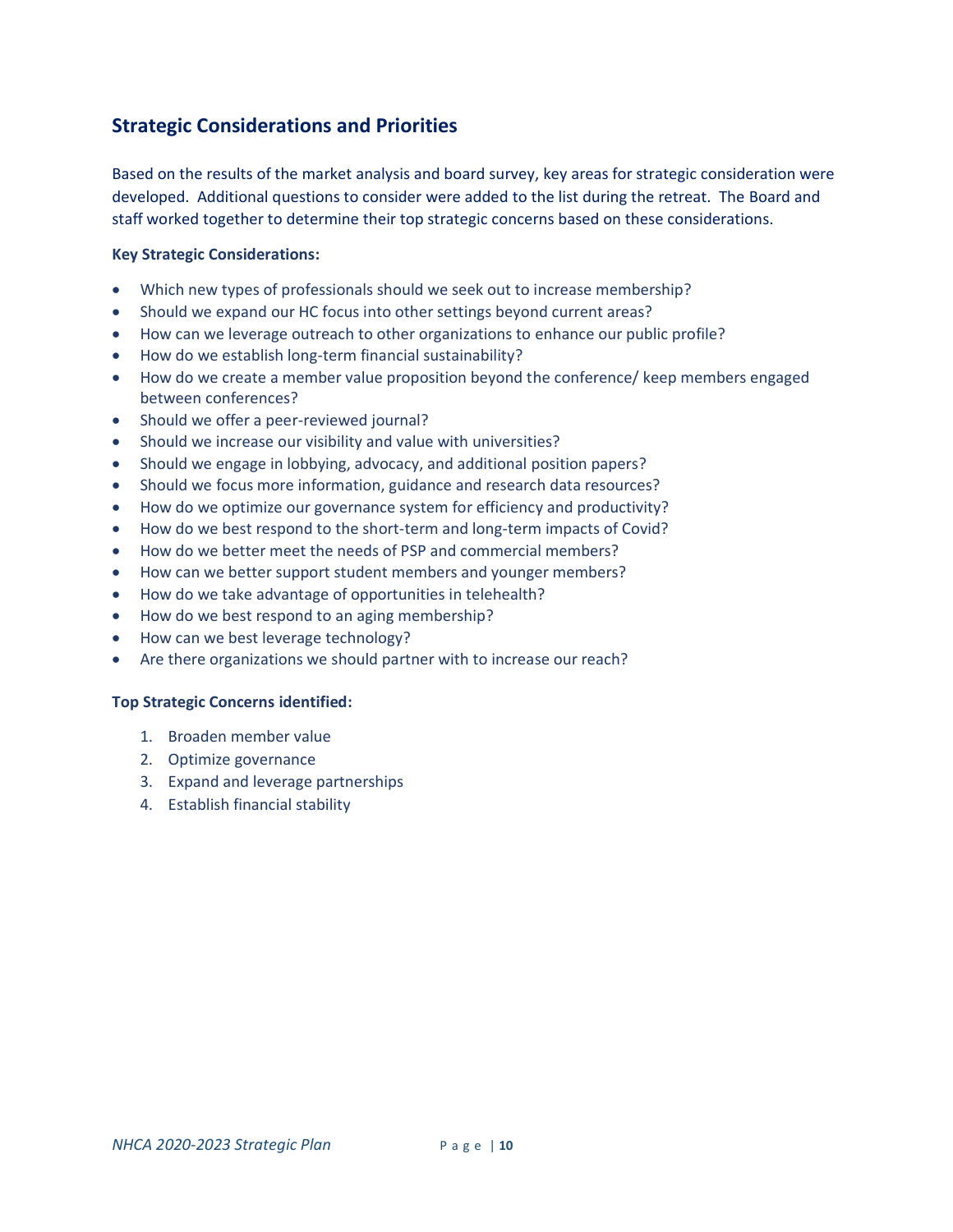# Strategic Goals

#### **Goal # 1: Broaden Member Value**

*Create and implement a plan to increase member value beyond the in-person conference, focusing initially on immediate resources for Covid impacts, and prioritizing key offerings and opportunities for PSP, Commercial, and Student/early career members.*

| <b>Owner:</b> | Director of Membership and Director of Education |
|---------------|--------------------------------------------------|
|               |                                                  |

**Timeframe:** Plan presented for board approval Fall EC meeting Bi-annual evaluation of perceived value

#### **Key objectives/Milestones**

1. Develop a Young Professionals Committee to work on student and young professional recruitment and retention. (This Committee could provide student and young members with a nice leadership opportunity)

**Owner:** Director of Membership/Student Delegate **Timeframe:** Submit a proposal by Oct EC meeting outlining broad plan Submit defined objectives and action plans by December 15

2. Develop a process to engage PSP members to gather input to further initiatives that increase membership value for this membership group.

**Owner:** Director of Membership/PSP Member Delegate **Timeframe:** Submit a proposal by Oct EC meeting outlining broad plan. Submit defined objectives and action plans by December 15

3. Develop a process to engage Commercial Members and gather input to further initiatives that increase membership value for this membership group.

**Owner:** Director of Membership/Commercial Delegate **Timeframe:** Submit a proposal by Oct EC meeting outlining broad plan. Submit defined objectives and action plans by December 15

4. Develop a plan beyond 2021 for Webinars that are a perceived value for current members and may attract non-members.

**Owner:** Director of Education and Webinar Task Force

**Timeframe:** Develop a plan by Summer EC meeting with input from webinars done during late 2020 and early 2021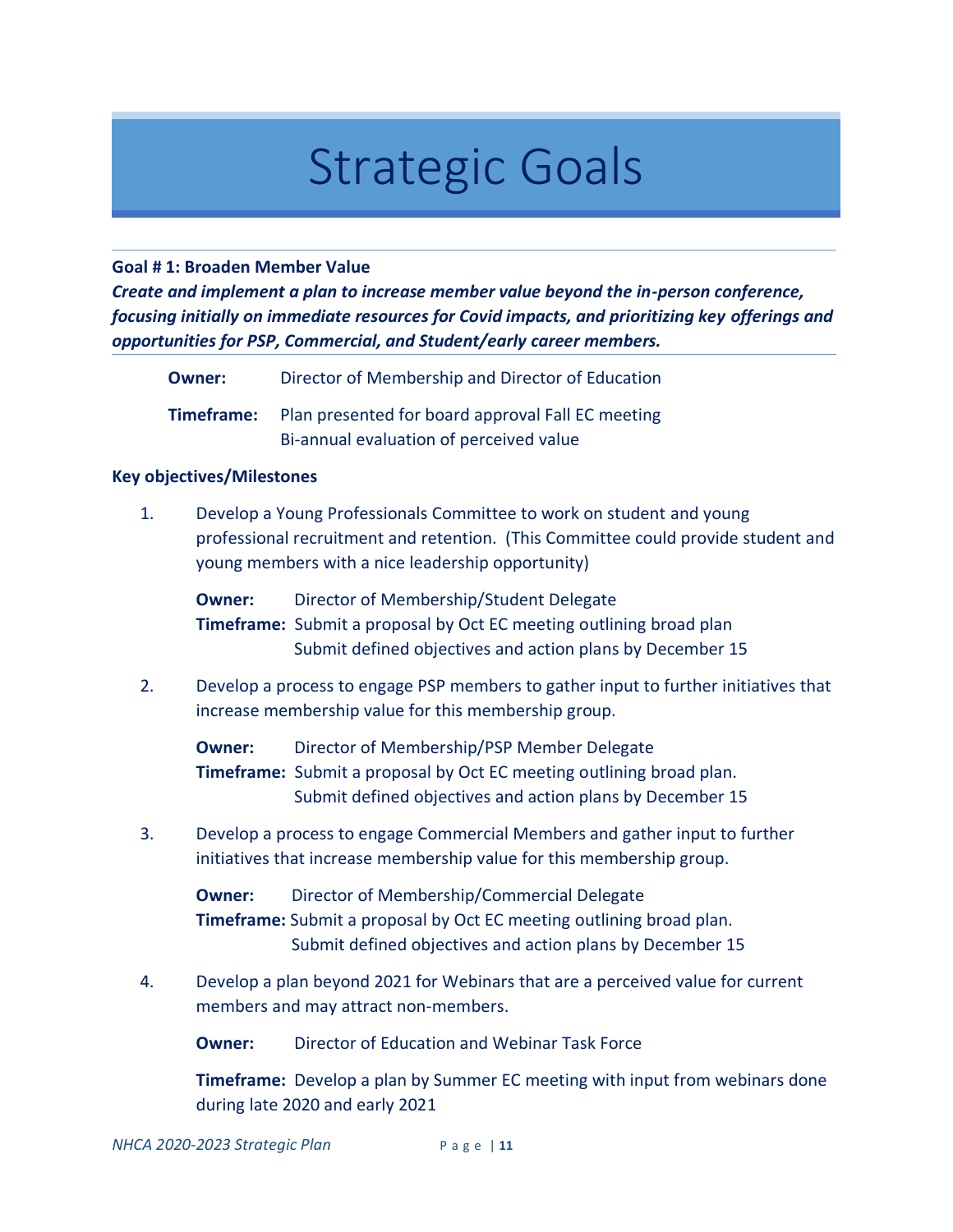#### **Goal # 2: Optimize Governance**

*Adopt enhancements to the governance system to keep the Executive Committee (EC) on target with Strategic Goals, flexibility to respond to external challenges, and efficiently keep tasks/projects moving forward between board meetings.*

|    | Owner:                                                                                                                                                                                                                                           | <b>Presidential Trio</b>                                                                                                                                             |
|----|--------------------------------------------------------------------------------------------------------------------------------------------------------------------------------------------------------------------------------------------------|----------------------------------------------------------------------------------------------------------------------------------------------------------------------|
|    | <b>Timeframe:</b>                                                                                                                                                                                                                                | Draft plan to board by Oct EC meeting<br>Review progress at summer2021 EC meeting                                                                                    |
|    | <b>Key objectives/Milestones</b>                                                                                                                                                                                                                 |                                                                                                                                                                      |
| 1. | Conduct a governance review to provide recommendations on policies, procedures<br>and systems, including reviewing P&P for possible revision/simplification, as well as<br>key items from rEvolutionary Governance® Handbook (Stage 3 and/or 4). |                                                                                                                                                                      |
|    | <b>Owner:</b>                                                                                                                                                                                                                                    | <b>Presidential Trio</b><br><b>Timeframe:</b> Submit a proposal by Oct EC meeting outlining broad plan.<br>Submit defined objectives and action plans by December 15 |
| 2. | position.                                                                                                                                                                                                                                        | Create roles and responsibilities documents for those who follow you in your                                                                                         |
|    | Owner:                                                                                                                                                                                                                                           | Each member of EC<br>Timeframe: Submit a proposal by Oct EC meeting outlining broad plan.<br>Submit defined objectives and action plans by December 15               |
| 3. | protocols.                                                                                                                                                                                                                                       | Develop meeting, follow-through, and accountability protocols and train EC on the                                                                                    |
|    | <b>Owner:</b>                                                                                                                                                                                                                                    | <b>Presidential Trio with Civica</b><br><b>Timeframe:</b> Present plan at Fall EC Meeting and conduct the training within 30 days<br>of the meeting                  |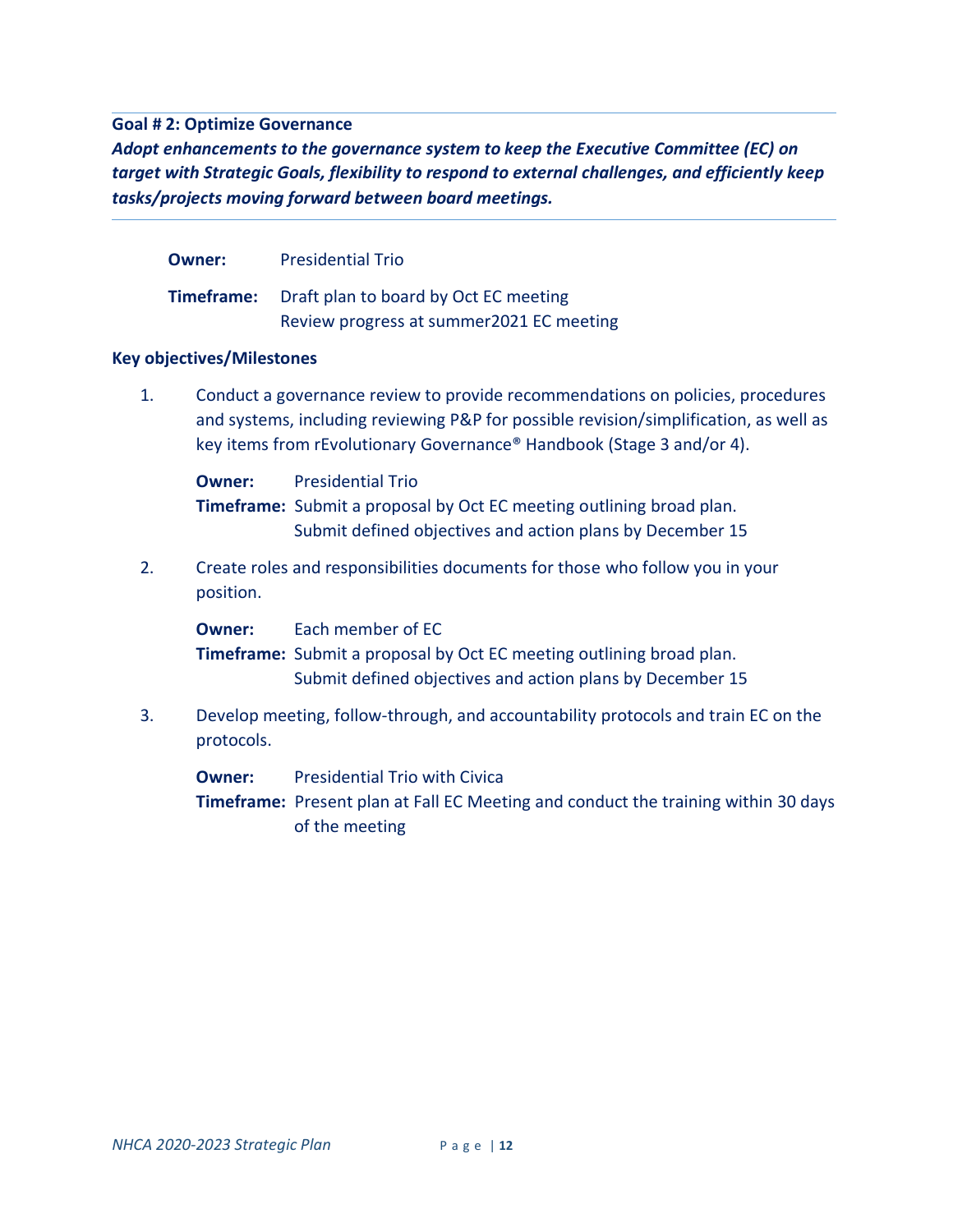#### **Goal # 3: Expand and Leverage Industry Partnerships**

#### *Establish and execute a process for identifying and prioritizing organizational outreach needs to enhance NHCA's profile, market programs and services, and find research and advocacy partners.*

On an annual basis, identify partner within a target membership market and select:

- One organization we can partner with on an advocacy initiative
- One organization to partner with on educational offering

**Owner:** Executive Council

**Timeframe:** Annually at summer conference

#### **Key objectives/Milestones**

- 1. Research possible partner organizations (identify overlap)
- 2. Create weighting criteria based on organizational priorities.

**Owner:** Leadership Advisory Team (LAT) **Timeframe:** Introduce to LAT at September meeting Have weighting criteria and document format by December 15

3. Identify and execute specific initiative areas for advocacy campaigns; webinars; position papers, and member development efforts where we can partner with that organization.

**Owner:** President Elect to Coordinate, NHCA Liaison to identified organization to execute **Timeframe:** Spring 2021 EC Meeting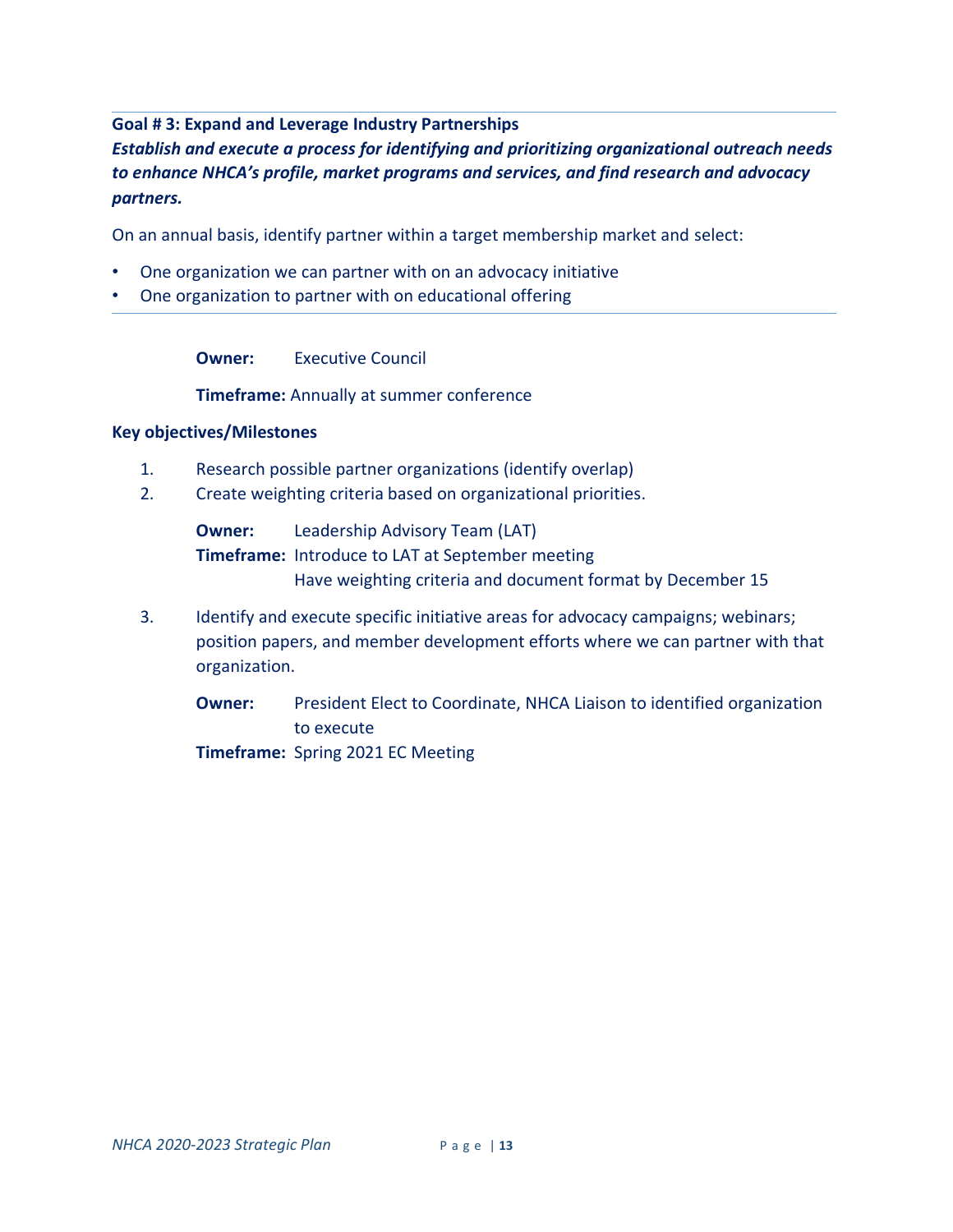#### **Goal # 4: Establish Financial Resilience**

*Establish a system to develop and monitor a comprehensive financial management plan that allows a set amount in reserve in case of emergencies as well as funding to launch new initiatives.*

| Owner: | <b>Treasurer and Civica</b> |
|--------|-----------------------------|
|--------|-----------------------------|

**Timeframe:** Between November 2020 and February 2021

#### **Key objectives/Milestones**

1. Determine the amount that needs to be in reserve to address emergencies.

**Owner:** Treasurer and Civica **Timeframe:** By Novemer 2020

2. Establish a system to invite new initiatives.

**Owner:** Management office **Timeframe:** Once a year concurrent with the end of the conference

3. Establish a system to prioritize new initiatives and seek approval from Exec council.

**Owner:** President Trio **Timeframe:** Sixty days after the annual survey results are available

4. Calculate the dollar amount necessary for new initiatives.

**Owner:** Treasurer and the financial task force **Timeframe:** 30 days after approval of new initiatives

5. Create and distribute an Annual Report for the membership

**Owner:** Treasurer/President **Timeframe:** One month prior to the Annual Business Meeting